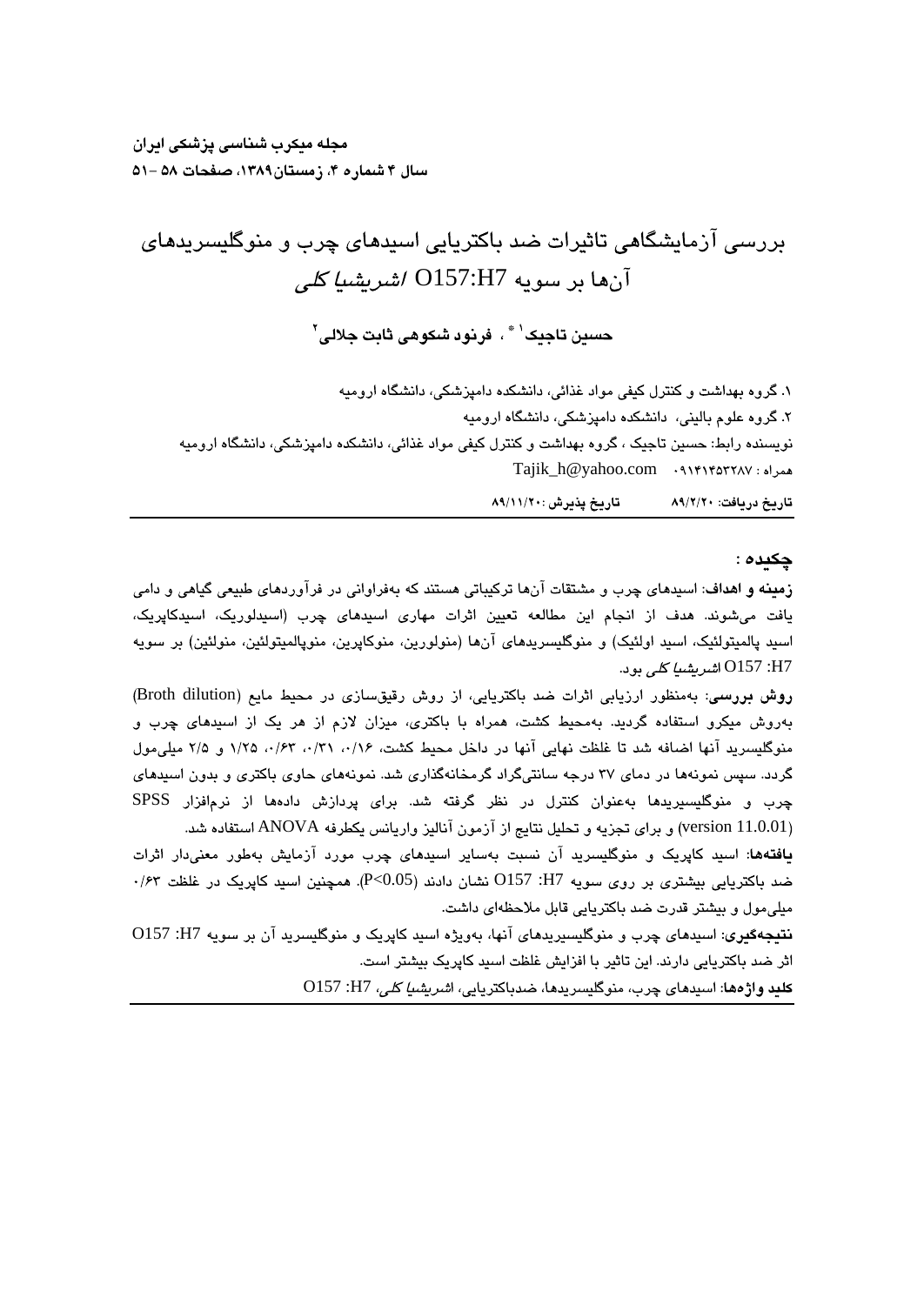#### مقدمه:

تركيبات شيميائي، استفاده از آنها با محدوديتها و ممنوعیتهای متعددی از نظر بهداشتی مواجه است. استفاده از لیپیدها و مشتقات منوگلیسریدی آنها یکی از راههای ایدهآل حل چنین معضلی است. تحقیقات نشان داده است که ترکیبات مذکور در عین داشتن ماهیت طبیعی و مغذی، دارای قدرت مهاری بر روی طیف وسیعی از باکتریها میباشند (١٢،١١). در این طیف، باکتریهایی نظير كامييلوباكتر ژژوني، سالمونلا تيفي موريوم، ليستريا منوسيتوژنز، كلاميديا تراكوماتيس، نيسريا گنوره، هليكوباكتر پيلورى*، استافيلوكوكوس اورئوس،* استرپتوكك-و عارضه آن پورپورای ترومبوسیتوپنیک ترومبوتیک های گروه A وB قرار دارند (۱۶،۱–۱۳). با وجود آنکه، بیشتر گونههای میکربی اعم از باکتریهای گرم مثبت و منفی در مقابل لیپیدها و مشتقات منوگلیسریدی آنها آزمایش شدهاند، با این حال هنوز برخی میکروارگانیسم-های پاتوژن که نقش بسزائی بهویژه در بروز آلودگی با منشاء غذائی دارند، در این زمینه مغفول ماندهاند. سویه O157:H7 توجه بهنقش باکتری فوقالاشاره در آلودگی فرآوردههای غذائی با منشاء دام و طیور، مطالعه حاضر بهتعیین تاثیرات مهاری برخی اسیدهای چرب و منوگلیسرید آنها بر روی باکتری مذکور پرداخت.

# مواد و روشها: چربی ها

تمام اسیدهای چرب و منوگلیسریدهای مورد استفاده در تهيه شدند.

بیماریهای منتقله از غذا، یکی از معضلات بهداشتی در کشورهای در حال توسعه و توسعه یافته محسوب می شوند(۱). در بین آلودگیهای باکتریایی که از طریق مصرف فرآوردههای گوشتی منتقل می شوند آلودگی O157:H7 ملاحظهای برخوردار است. باکتری مذکور یکی از باکتریهای بیماریزای شناخته شدهای است که مسئول بروز یکسری بیماری در انسان و دام میباشد. بیماریهایی نظیر کولیت هموراژیک (Hemorahagic colitis)، سندرم (Hemolytic uremic syndrome) Thrombotic thrombocytopenic purpura جمله مهمترین بیماریهایی هستند که باکتری مذکور مسبب بروز آنها است که برخی از آنها در موارد شدید مي توانند بهمرگ مبتلايان منجر شوند(٢). از جمله مخازن شناخته شده این باکتری، دامهای اهلی بهویژه گاوها گوشت و شیر خام گاو است که از عوامل اصلی بروز همهگیریهای بیماریهای ناشی از سویه O157:H7 بوده است (۴،۳). با این حال، گزارشاتی از بروز آلودگی در اثر مصرف سایر فرآوردههای غذائی نیز وجود دارد (۵،۶). در این بین فرآوردههای غذائی تهیه شده از گوشت طیور از اهمیت بسزائی برخوردارند و گزارشات چندی از آلودگی کشتارگاههای طیور بهباکتری مذکور وجود دارد (۸،۷). تا کنون تلاشهای زیادی در کشتارگاههای طیور برای کاهش آلودگی در لاشه طیور با استفاده از مواد Lauric acid متفاوتی را بهدنبال داشته است (۱۰،۹). علیرغم این Monolaurin اسید کاپریک Capric acid، منوکاپرین تلاشها، هنوز هم الودگی گوشت خام طیور و فراورده-<br>تلاشها، هنوز هم الودگی گوشت خام طیور و فراورده-.<br>های مرتبط با آن سبب بروز مشکلات جدی بهداشتی در مسلم منوپالمیتولئین Monopalmitolein اسید اولئیک بسیاری از کشورها میگردند. یکی از روشهای Oleic acid و منواولئین Monoolein) از شرکت Sigma Chemical Co., St. Louis, MOمدت نگهداری مواد غذائی استفاده از ترکیبات شیمیائی نگهدارنده در فرآوردههای غذائی است. متاسفانه بهدلیل بروز عوارض جانبی و ماهیت غیر مغذی بسیاری از این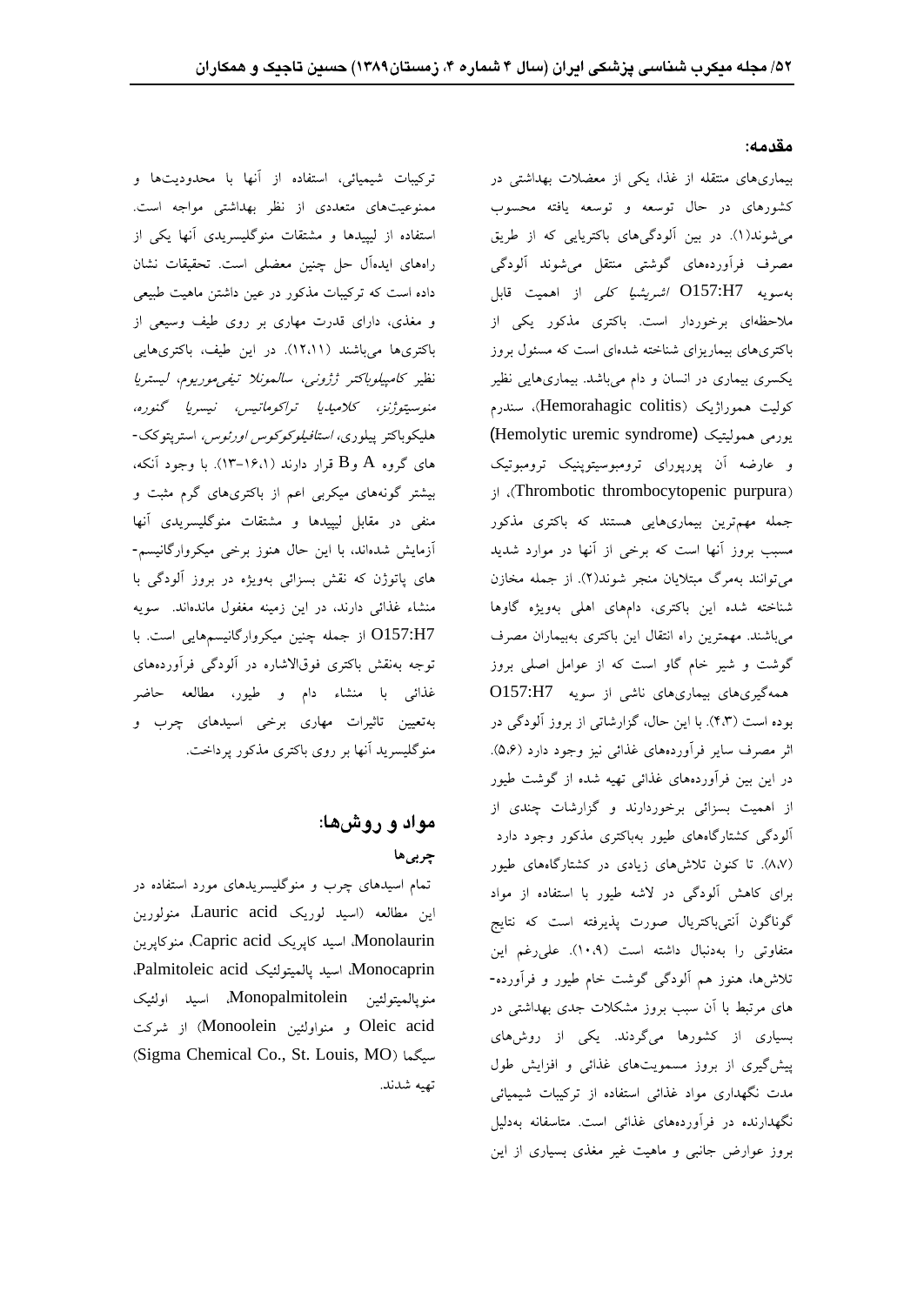باکتری مورد مطالعه

*Escherichia* O157:H7 coli 0157:H7 از گروه بهداشت و کنترل کیفی مواد مسلمی لیتر بهمحیط کشت BHI اضافه میگردید. محلول *coli O157:H7* غذائی، دانشکده دامیزشکی، دانشگاه تهران تهیه شد. تهیه کشت باکتریایی و محیط کشت BHI براث (بدون کشت میکربی با انتقال باکتری لیوفلیزه بهمحیط چربیها) بهعنوان شاهد مثبت و محیط مایع BHI (بدون Brain Heart Infusion broth BHI (Merck , KGaA , Darmastead , Germany ) انجام شد. کشت مذکور در گرمخانه بهمدت ۱۸ ساعت در دمای ۳۷ درجه سانتیگراد قرار گرفت. واکشت (تجدید کشت) برای حداقل دو بار متوالی انجام شد. کشت نهایی برای ادامه مطالعه در دمای ۴ درجه سانتیگراد تا هنگام

#### تهيه كشت باكترياي

از کشت نهایی باکتری، بهمحیط مایع BHI منتقل شد و بهمدت ١٨ ساعت در دماي ٣٧ درجه سانتي گراد گرمخانه کداری شد. واکشت حداقل دوبار متوالی تکرار شد. در مسلمی تنفست) ( $\log_{10} \mathrm{CFU}$ ادامه از کشت مذکور به لولههای کووت (Cuvett) حاوی ادامه از کشت مدکور به لولههای کووت (Cuvett) حاوی باکتری و محیط کشت) ( $\rm{log_{10}~CFU}$ ۵ میلی لیتر محیط مایع BHI منتقل گردید. با استفاده از Spectrophotometr (Pharmacia LKB-Nova Spacell, USA) طول موج ۶۰۰ نانومتر، جذب نوری لولههای مذکور خوانده شد. همزمان با این کار، نمونهبرداری از محتویات لولهها صورت گرفت و شمارش باكتريايي بهروش pour plate پورپلیت (pour plate) انجام شد. در انتها لولهای که  $\mathbf{M}$  (p $\mathbf{M}$ ) از  $\epsilon$ حاوی 1 $\times$ ۱۰ × ۱۰ بود، مشخص میگردید. بنابر مسلم از بردازش دادهها از نرمافزار (version  $11.0.01$  )  $\rm CFU\;ml^{-1}$  حاوی این، در هر بار انجام آزمایش از رقتهای جذب نوری SPSS و برای تجزیه و تحلیل نتایج از آزمون آنالیز معادل  $^{\circ}$  X۱۰  $^{\circ}$  CFU ml استفاده شد. این رقت بعد با  $_{\rm e}$  واریانس یکطرفه ANOVA استفاده شد.  $\rm CFU\;ml^{-1}$  معادل شمارش باكترى بەروش پورپليت تائيد مى شد.

### ارزیابی فعالیت ضد میکربی

روش ارزیابی توان ضد باکتریایی چربیهای مورد آزمایش به این ترتیب بود: ابتدا اسیدهای چرب و منوگلیسریدهای آنها بهمحیط کشت مایع BHI اضافه شد، و در دمای ۳۷ درجه سانتیگراد بهم زده میشد تا امولسیونی با پراکنش یکنواخت از چربی و محیط کشت فراهم گردد. در ادامه میزان ۲۰۰ میکرولیتر از محلول

چربی ها با غلظت ۲/۵ میلی مول و ۲۰۰ میکرولیتر از باکتری و چربیها) بهعنوان شاهد منفی در نظر گرفته شدند. کلیه محلولها بهمدت ۱۰ دقیقه در درجه حرارت اتاق نگهداری شدند تا تاثیرات مهاری اسیدهای چرب و منوگلیسریدهای آنها بر روی محلولهای نهایی بهخوبی صورت گیرد. سپس نمونههای مورد آزمایش در دمای ۳۷ درجه سانتی گراد بهمدت ۲۴ ساعت گرمخانهگذاری شد. BHI تعداد کلنیهای باکتریایی رشد کرده سنجش میگردید. در هر مورد سه مرتبه مجزا ارزیابی تکرار شد. اختلاف تیتر مخلوطهای مورد أزمایش (محلول باکتری، چربی و محیط فعالیت آنتی باکتریایی چربی های مورد آزمایش بود.

در ادامه اسید چربی که بیشترین قدرت مهاری را بر باکتری داشت انتخاب شد. برای آنکه میزان پتانسیل ضد باکتریایی آن بر باکتری مورد آزمایش در غلظتهای کمتر مشخص گردد، با استفاده از روش پیش گفته تاثیرات ضد باکتریایی آن در غلظتهای (۲/۵، ۱/۲۵، ۱/۴۲. ۰/۳۱

#### ىافتەھا:

یافتههای حاصل از مقایسه فعالیت ضد باکتری اسیدهای چرب مورد آزمایش بر سویه O157:H7 در نمودار شماره ١ نشان داده شده است. در بين اسيدهاى چرب مورد مطالعه، اسید کاپریک دارای بیشترین قدرت ضدباکتریایی بود و سپس بهترتیب اسید لوریک، اسید پالموتیک و اسید اولیک قرار داشت.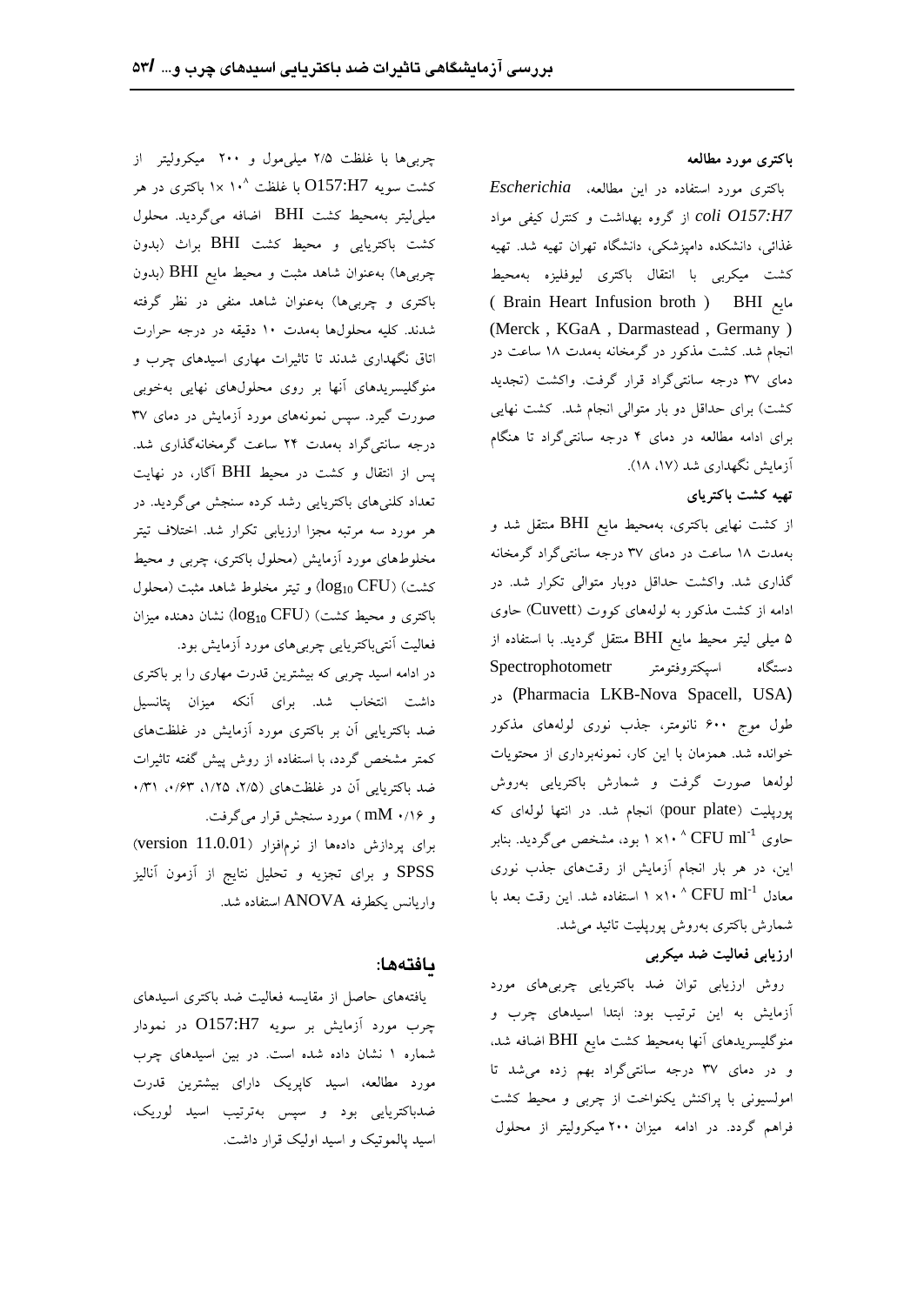

نمودار ۱: مقایسه پتانسیل ضد باکتریایی اسیدهای چرب بر سویهO157:H7 *اشریشیاکلی* 

منوکاپرین (منوگلیسرید اسید کاپریک) دارای بیشترین (۶/۵ log<sub>10</sub> CFU ) و منواولئين (منوگليسريد اسيد اولئيک) سويه O157:H7 بود (نمودار۳) (p<0.05<del>)</del>. اين نمودار  $log_{10}$  CFU  $\log_{10}$  CFU ۱/۸۴) دارای کمترین رشد باکتری بوده است (نمودار ۲). در عین حال یافتهها بیانگر وجود اختلاف معنیدار آماری بین تاثیرات ضدباكتريايي غلظتهاى مختلف اسيد كايريك بهعنوان

اسید چرب دارنده بایشترین پتانسیل ممانعتی بر روند رشد همچنین نشاندهنده آنست که اسید کاپریک در غلظت ۰/۶۳ میلی مول و بالاتر از آن دارای خاصیت ضد باکتریایی بر روی باکتری مذکور بوده است.



نمودار ۲: مقایسه پتانسیل ضد باکتریایی منوگلیسرید اسیدهای چرب بر سویه O157:H7 *اشریشیاکلی*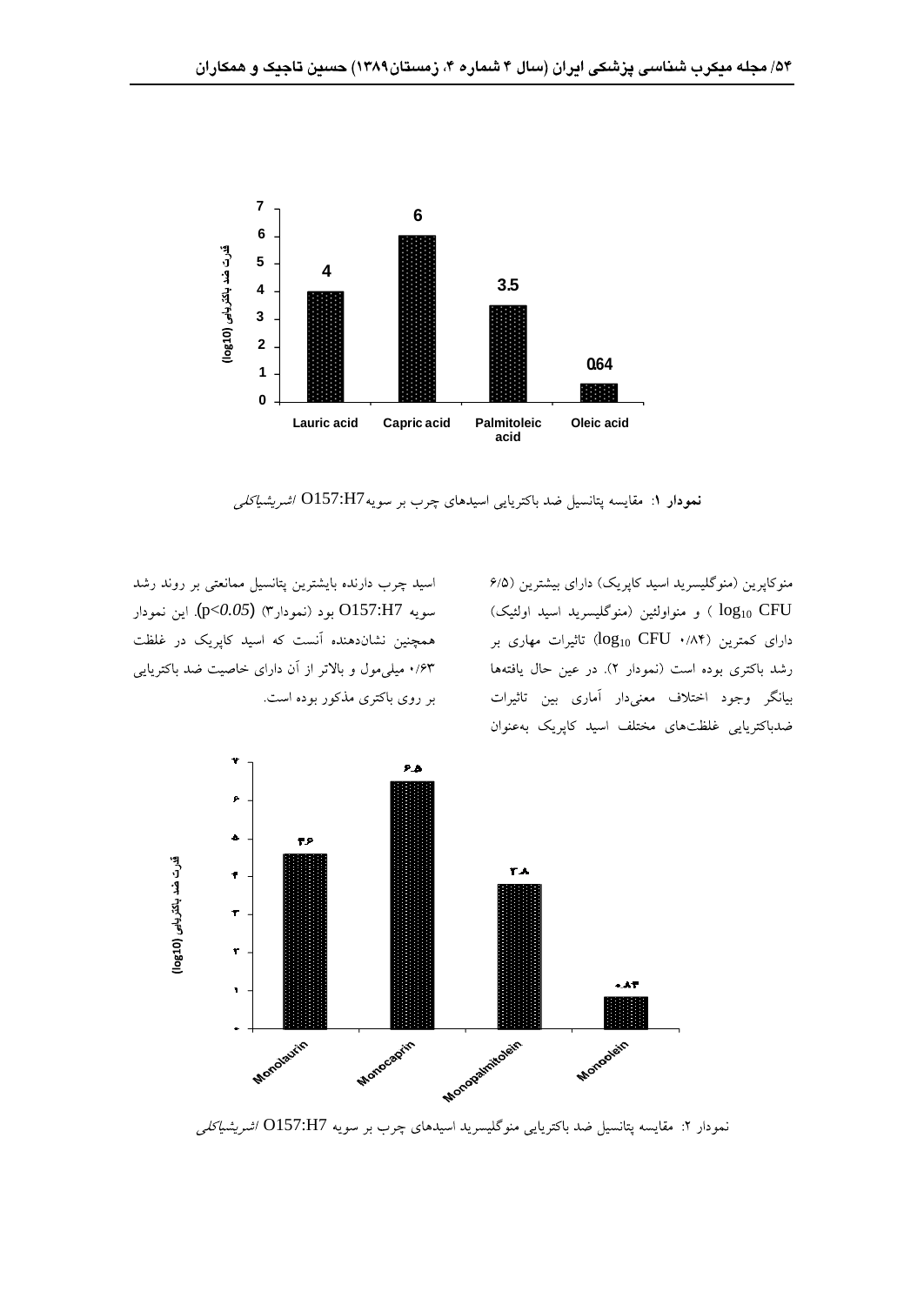

نمودار۳: مقایسه تاثیر ضد باکتریایی غلظتهای مختلف اسید کاپریک بر سویهO157:H7 *اشریشیاکلی* 

ىحث:

یافتهها نشان داد اسیدهای چرب و منوگلسیریدهای آنها بر سويه O157:H7 دارند. بر اساس نتایج بهدست آمده، اختلاف معنیداری بین اسیدهای چرب مورد آزمایش از منظر اثر کاهندگی بر رشد (p<*0.05*) O157:H7 اسیدهای چرب، اسید کاپریک بیشترین (CFU ۶)  $\log_{10}\mathrm{CFU}$  و اسید اولئیک کمترین (۱٬۶۴ را بر رشد باکتری مورد اشاره نشان دادهاند. مقایسه پتانسیل ضد باکتریایی منوگلسیریدهای اسیدهای چرب نشان دهنده آنست که ترتیب قدرت مهاری آنها از همان الگوی پتانسیل

نتايج مطالعه حاضر با گزارشات موجود در زمينه تاثیرات ضد باکتریایی چربیها موافقت دارد. تحقیقات مشتقات آنها دو اسید چرب اسید لوریک و اسید کاپریک و گوناگونی از باکتریها و ویروسها دارند (۲۰،۱۹). اگرچه و مشتقات آنها هنوز بهخوبی شناخته نشده است ولی آنها بهقدرت نفوذ و از هم گسیختگی غشائی و ایجاد

تغییرات مهلک در غشاء سیتوپلاسمی باکتری باز میگردد، و از این طریق سبب اختلال در سیستمهای هدایتی وابسته بهغشاء میگردند (۲۳–۲۰). با بروز اختلال در این سیستم هدایت غشائی (روند ارتباط هدفمند بین دو غشاء سلولی)، در تولید پروتئینهای خارجی اشکالات جدی ایجاد می شود. این امر به نوبه خود منجر بهاختلال در تولید زهرابههای خارجی باکتریایی می شود. این سازوکار سبب کاستن از حدت و شدت بروز بیماری توسط باکتریهای بیماریزا میگردد(۲۵،۲۴). از دیگر تاثیرات اسیدهای چرب و منوگلیسریدهای آنها بر غشاء سلولی مهار القاء مقاومت ضدباکتریایی اسیدهای چرب تبعیت مینماید. به وانکومایسین Vancomycin در انتروکوکسی است. این امر سبب آسیبپذیری بیشتر و کاهش مقاومت آنها در برابر ترکیبات ضد میکربی میگردد(٢٥). تحقیقات نشان موجود نشان دهنده آنست که در بین اسپدهای چرب و دادهاند که دو دسیل گلیسرول Dodecylglycerol (متناظر اتری منولورین) با فعال نمودن نوعی آنزیم منوگلیسریدهای آنها بیشترین قدرت مهاری بر ضد طیف پروتئولیتیک تحت عنوان اتولیزین (Autolysin) سبب فعال کردن روند خودتخریبی دیواره سلولی در *Enterococcus faecium* می شود. همچنین باعث مهار بیوسنتز اسید گلیسرولیپید و *Streptococci mutanse می گر*دد (۲۹–۲۶). با عنایت به این نکته که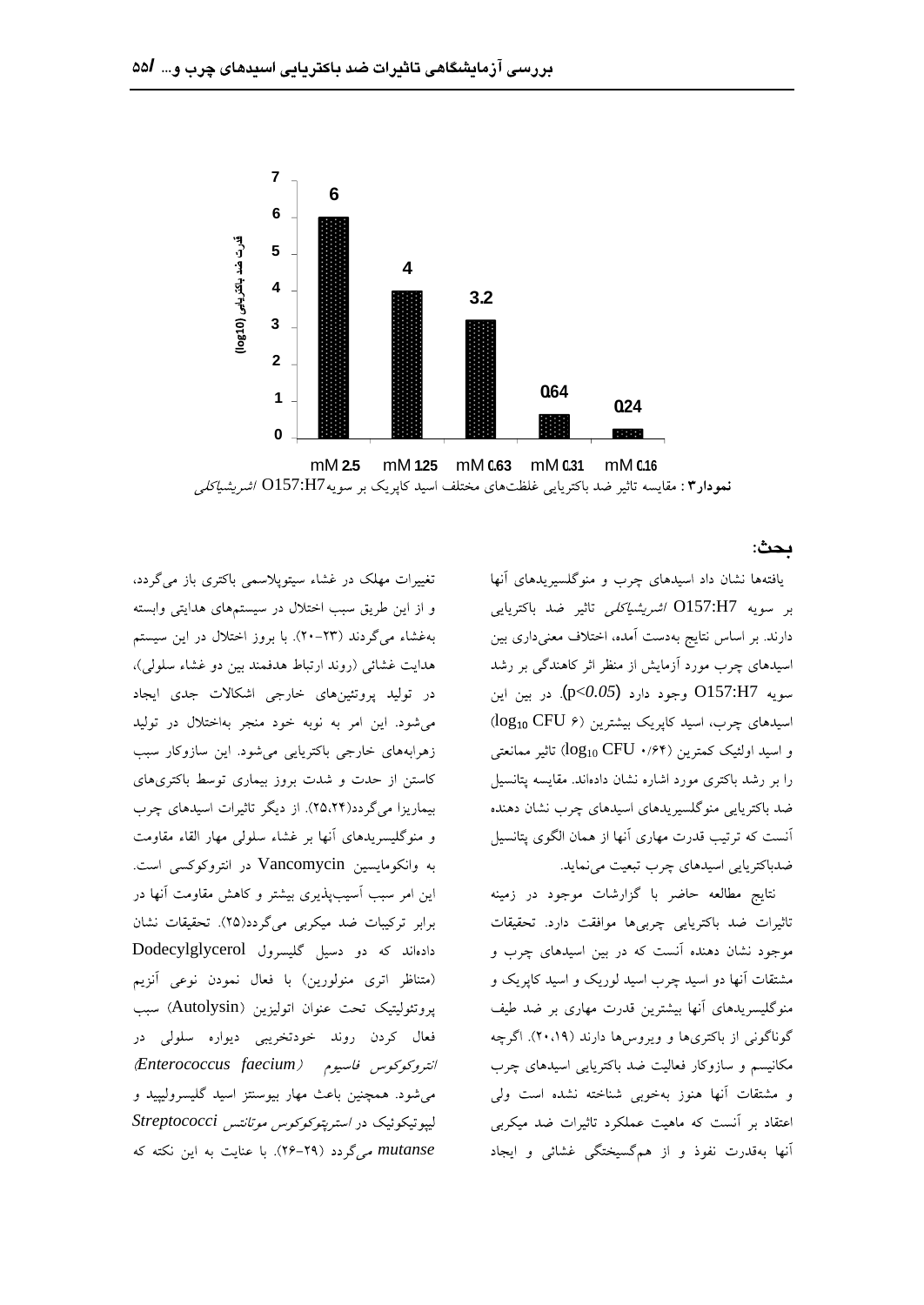بیشترین تاثیرات ضد میکربی اسیدهای چرب و منوگلیسریدهای آنها بر روی دیواره غشائی باکتریها می باشد، برای تقویت و گسترش طیف ضدباکتریایی آنها از برخی تمهیدات استفاده میشود که اکثر آنها سبب افزایش .<br>نفوذ پذیری غشاء سلول<sub>ی</sub> نسبت به اسیدهای چرب و (Medicinal food) مورد توجه صنایع غذائی، اَرایشی و مشتقات آنها میگردند. برای این منظور از مواردی نظیر: افزایش درجه حرارت، فریز نمودن، استفاده از ترکیبات اسيد کننده و مواد شلاته کننده مي توان نام برد (٣۴-٣٠).

### نتىجەگىرى:

با توجه به نتایج این مطالعه و سایر گزارشات موجود در این زمینه، اسیدهای چرب و منوگلیسریدهای آنها ( بهویژه منوکایرین و منولورین) بهعنوان ترکیباتی هستند که ماهیت غذائی دارند و تاثیرات قابل ملاحظه ضد باکترپایی بر طیف *O157:H7*

### فهرست مراجع:

1. Thormar H, Hilmarsson H, Bergsson G . <br>associated hemorrhagic colitis in a nursing home. *New England J Med* 1987; **317**:1496-1500.

with microbicidal activities against the 6.Pritchard JC, Willshaw GA, Bailey JR, food-borne bacteria *Campylobacter jejuni*, Carson T, Cheasty T. Verocytotoxin- *Environ Microbio*, 2006; **72** (1) : 522–526. open to the public: outbreak investigation 2.Shekarforoush SS, Nazer AHK, Firouzi and longitudinal bacteriological study. *Vet*  producing *Escherichia coli* O157 on a farm *Record* 2000; **147**:259-264.

*Escherichia coli* O157:H7 in barbecued meats and poultry. *Appl Environ Microbiol* 7.Doyle MP, Schoeni JL. Isolation of *Escherichia coli* O157 from retail fresh 1987; **53**:2394-2396.

**18**:1428-1433. 8.Pilipcinec E, Tkacikova L, Naas HT, 3.Chapman PA, Wright DJ, Higgins R. Cabadaj R, Mikula I. Isolation of verotoxigenic *Escherichia coli* O157 from

poultry. *Folia Microbiol* 1999; **44**:455-456.<br>9.Hwang CA,Beuchat L. Efficacy of selected chemicals for killing pathogenic skin. *J Food Prot* 1995; 58:19-23.

and an unusually benign clinical course. *J*  Strategies to control *salmonella* and *Infect Dis* 1995; **172**:1122-1125. *campylobacter* in raw poultry products. *Rev*  5.Carter AO, Borczyck AA, Carlson AA, *Sci Tech Of Int Epizoot* 1997; **16**:525 PL, Baker AR, James WO. 541.

اسیدهای چرب و منوگلیسریدهای آنها این قابلیت را دارند که جهت افزایش طول مدت نگهداری و کاستن از احتمال بروز آلودگی ها و مسمومیتهای غذائی در قالب افزودنی های مجاز و همچنین بهعنوان یک غذا-دارو داروئے قرار گیرند.

## تقدير و تشكر :

نگارندگان کمال قدردانی و تشکر خود را از معاونت پژوهشی دانشگاه ارومیه بهجهت حمایت مالی و پشتیبانی از انجام این مطالعه دارند. همچنین نهایت تشکر و سیاسگزاری خود را از کارشناس محترم گروه بهداشت و کنترل کیفی مواد غذائی دانشکده دامیزشکی دانشگاه ارومیه و کلیه کسانیکه در اجراء این پروژه ما را یاری نمودند اعلام می داریم.

Stable concentrated emulsions of the 1- home. New England J Med 1987; monoglyceride of capric acid (monocaprin) *Salmonella* spp, and *Escherichia coli Appl*

R, Rostami M. Effects of storage temperatures and essential oils of oregano and nutmeg on the growth and survival of Escherichia coli O157 from retail fresh chicken used in Iran. *Food Control* 2007;

Untreated milk as a source of verotoxigenic verotoxigenic Escherichia coli O157 from *Escherichia coli* O157. *Vet Record* 1993; **133**: 171-172. 9. 9. Hwang CA, Beuchat L. Efficacy of

4. Rodrigue DC, Mast EE, Greene KD, Davis JP, Hutchinson MA, Wells JG. A and spoilage microorganisms on chicken university outbreak of *Escherichia coli* O157 infections associated with roast beef 10. White

Harvey B, Hockin JC, Karmarli MM. A severe outbreak of *Escherichia coli* O157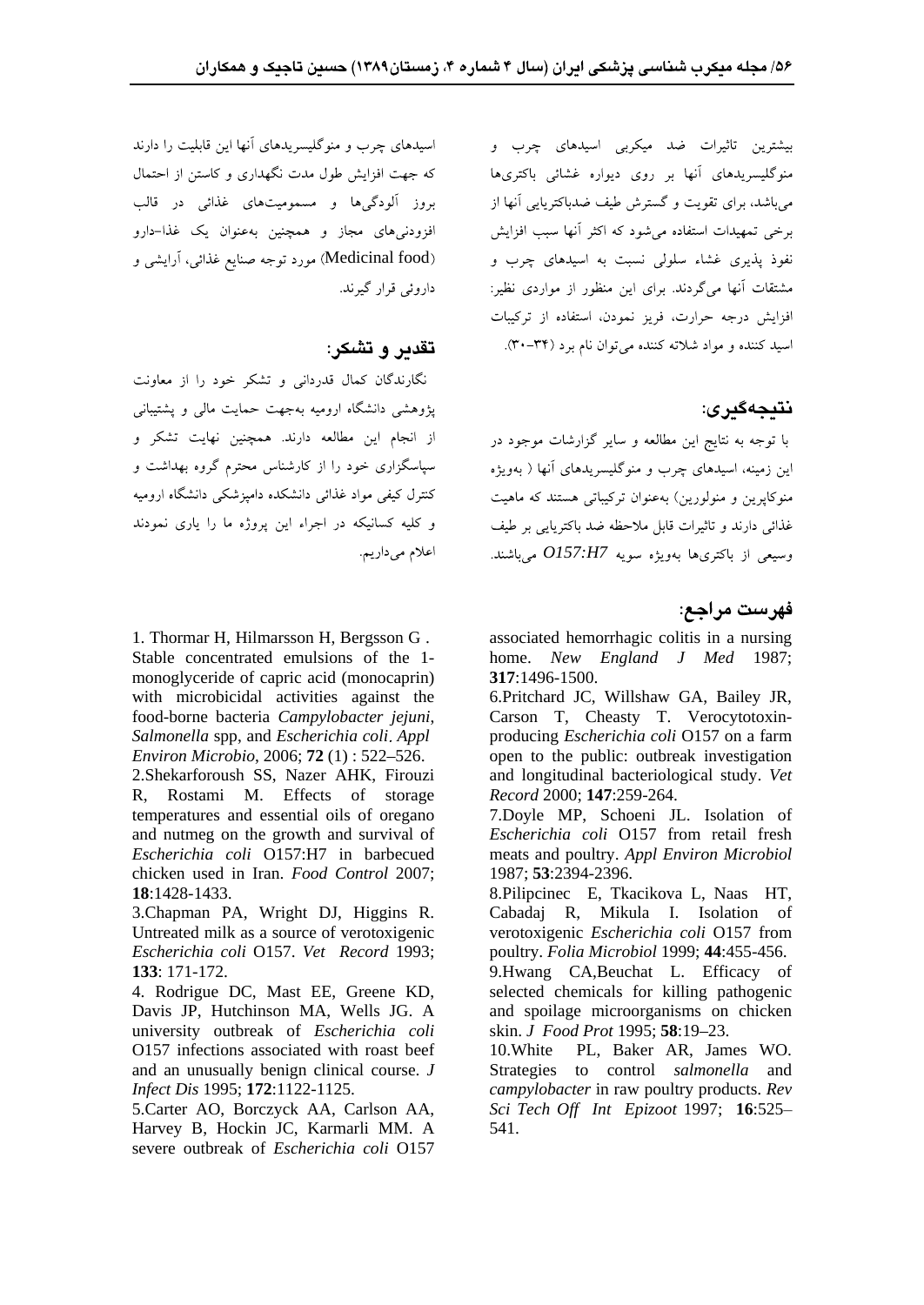as antimicrobial agents. *Antimicrob Agents*

12.Conley AJ, Kabara JJ. Antimicrobial Steady-state staphylococcal enterotoxin action of esters of polyhydric alcohols. *Antimicrob Agents Chemother* 1973; the accessory gene regulator (agr) and by

*Antimicrob Agents Chemother* 1998;

Thormar H. In vitro susceptibilities of *Neisseria gonorrhoeae* to fatty acids and monoglycerides. *Antimicrob Agents*

15.Bergsson G, Arnfinnsson J, *Bacteriol* 1994 ; **176**:4204 4209. Steingri msson O', Thormar H. Killing of 25. Ruzin A, Novick RP. Glycerol gram-positive cocci by fatty acids and

16.Bergsson G, Steingri msson O', 26.Pooley HM, Shockman GD. Thormar H. Bactericidal effects of fatty acids and monoglycerides on *Helicobacter pylori*. *Int J Antimicrob Agents* 2002;

and modeling of the effects of selected factors on the time-to-detection and *Salmonella typhimurium*. *Food Microbiol* 2004; **21**:431-8.

multiflora Boiss, essential oil and nisin on Dodecylglycerol. A new type of *Bacillus cereus* ATCC 11778. *Food control*

19. Hilmarsson H, Thormar H, Thrainsson ATCC 9790. J Biol Chem 1984; JH, Gunnarsson E, Dadadottir S. Effect of 259:8115-8121.

Characterization of monolaurin resistance 1986; 261:6338-6345. in *Enterococcus faecalis*. *Appl Environ* 30. Kato N, Shibasaki I. Enhancing effect

21.Bohach GA, Fast DJ, Nelson RD, destruction of *E*. *coli* and *Pseudomonas* Schlievert PM. Staphylococcal and

11. Kabara JJ, Swieczkowski DM, Conley streptococcal pyrogenic toxins involved in AJ, Truant JP. Fatty acids and derivatives toxic shock syndrome and related illnesses. *Crit Rev Microbiol* 1989; **17**:251-272.

*Chemother* 1972; **2:**23 28. 22. Regassa LB, Couch JL, Betley MJ. **4:**501 506. glucose. *Infect Immun* 1991 ; **59**:955-962. type C mRNA is affected by a product of

13.Bergsson G, Arnfinnsson J, Karlsson 23. Schlievert PM, Deringer JR, Kim MH, SM, Steingri msson O´, Thormar H. In Projan SJ, Novick RP. Effect of glycerol vitro inactivation of *Chlamydia trachomatis* monolaurate on bacterial growth and toxin by fatty acids and monoglycerides. production. *Antimicrob Agents Chemother* 23. Schlievert PM, Deringer JR, Kim MH, 1992;**36**:626–31.

**42**:2290 2294. 24. Projan SJ, Brown-Skrobot S, Schlievert 14.Bergsson G, Steingri msson O´, PM, Vandenesch F, Novick RP. Glycerol *Chemother* 1999; **43**:2790 2792. interfering with signal transduction. *J*  monolaurate inhibits the production of blactamase, toxic shock syndrome toxin-1, and other staphylococcal exoproteins by

monoglycerides. *APMIS* 2001; **109**:670 vancomycin resistance in *Enterococcus*  678. *faecalis*. *J Bacteriol* 1998; **180**:182 185. 25.Ruzin A, Novick RP. Glycerol monolaurate inhibits induction of

**20**:258–262. **100:**617–624. 26.Pooley HM, Shockman GD. Relationship between the latent form and the active form of the autolytic enzyme of *Streptococcus faecalis*. *J Bacteriol* 1969 ; **100:**617 624.

17.Basti AA, Razavilar V. Growth response 27. Ved HS, Gustow E, Pieringer RA. The probability of growth initiation of stimulation of its autolysin activity by involvement of the proteinase of *Streptococcus faecium* ATCC 9790 in the dodecylglycerol. *J Biol Chem* 1984; **259**:8122–8124.

18. Misaghi A, Basti AA. Effects of zataria 28.Ved HS, Gustow E, Pieringer RA. 2007; **18**:1043-1049. autolysin activity in *Streptococcus faecium* Dodecylglycerol. A new type of antibacterial agent which stimulates ATCC 9790. *J Biol Chem* 1984; **259:**8115–8121.

glycerol monocaprate (monocaprin) on 29.Brissette JL, EA Cabacungan, RA broiler chickens: an attempt at reducing Pieringer. Studies on the antibacterial intestinal *Campylobacter* infection . *Poultry*  activity of dodecylglycerol. Its limited *Sci* 2006; **85**(4): 588-592. metabolism and inhibition of glycerolipid 20.Dufour M, Manson JM, Bremer PJ, and lipoteichoic acid biosynthesis in Dufour JP, Cook GM, Simmonds RS. *Streptococcus mutans* BHT. *J Biol Chem* 1986; **261:**6338–6345.

*Microbio* 2007;**51**: 5507–5515. of fatty acids and their esters on the thermal